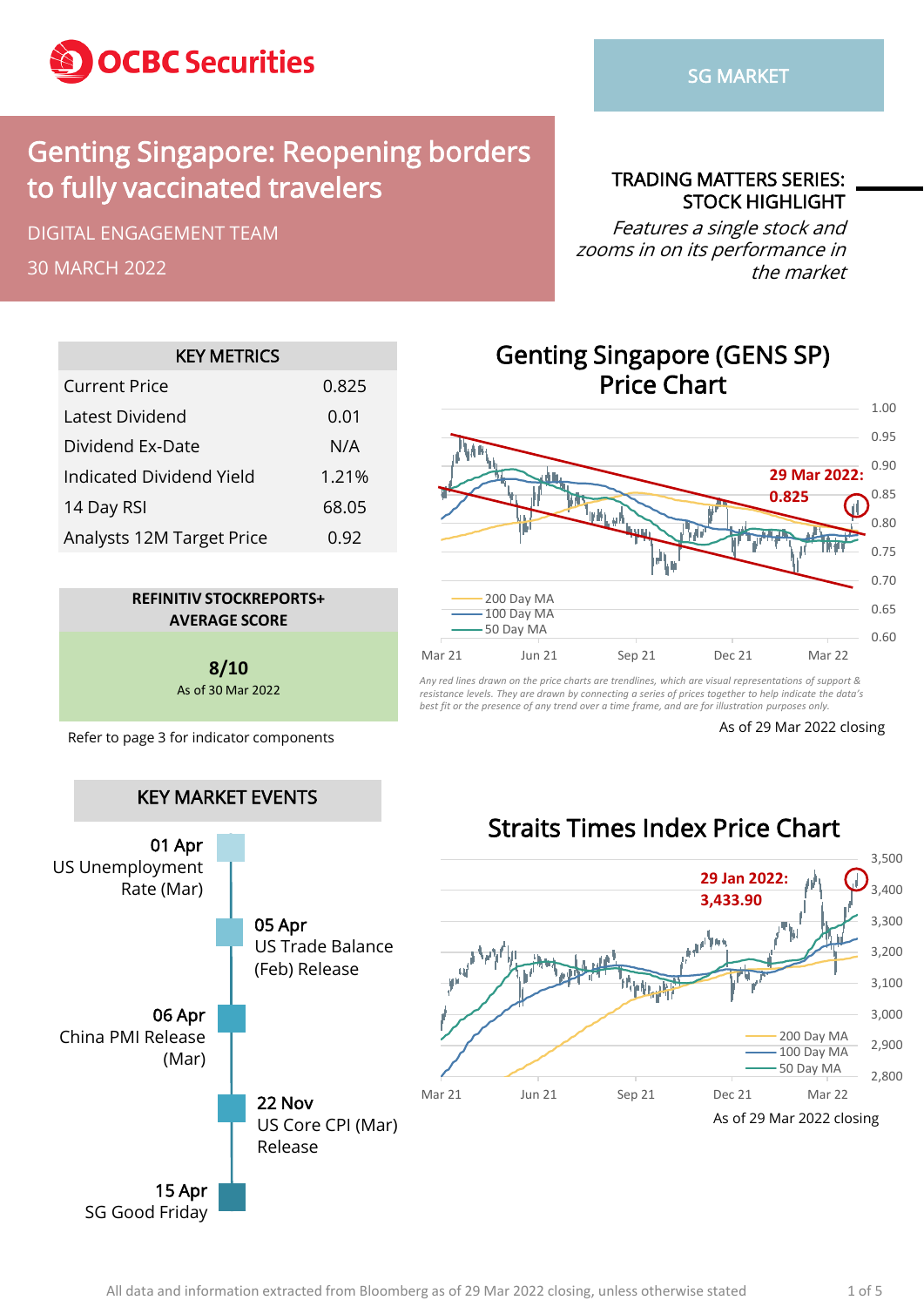### Headline News & Information

- Genting Singapore Limited, through its subsidiaries, develops resort properties as well as operates gaming facilities. The company has gaming facilities and integrated resorts in different parts of the world, including Australia, the Americas, Malaysia, the Philippines and the United Kingdom (Bloomberg)
- Singapore to reopen borders to all fully vaccinated travelers on 01 Apr 2022 and existing VTLs will be retired (24 Mar 2022, CNA)
	- All fully vaccinated travelers will be able to enter Singapore with just a pre-departure COVID-19 test from 11.59pm on 31 Mar 2022
	- They will also no longer need to apply for entry approvals or take designated VTL transport to enter Singapore quarantine-free
	- The move to simplify Singapore's processes for vaccinated travelers comes as the country's local COVID-19 situation stabilizes and many countries and regions pass the peak of their Omicron wave
- Retail, hotel, office S-REITs gain with relaxed Covid rules (30 Mar 2022, The Business Times)
	- Singapore announced the easing of Covid-19 measures on 24 Mar 2022 as the country takes a "decisive but measured step forward" towards living with Covid-19
	- Cross-border travel will help to reconnect Singapore with the world and give a much-needed boost to businesses, particularly the tourism sector, and help Singapore reclaim its position as a business and aviation hub

| <b>TRADING FLOWS</b> | <b>RESISTANCE LEVELS</b>  | <b>SUPPORT LEVELS</b>     |  |
|----------------------|---------------------------|---------------------------|--|
| Shares rose 5.1% in  | 0.95 (Mar 2021)           | 0.70 (Oct 2021)           |  |
| the past 5 days and  | $\bullet$ 1.10 (Feb 2019) | $\bullet$ 0.65 (Nov 2020) |  |
| are up 7.1% in the   |                           |                           |  |
| past 30 days         |                           |                           |  |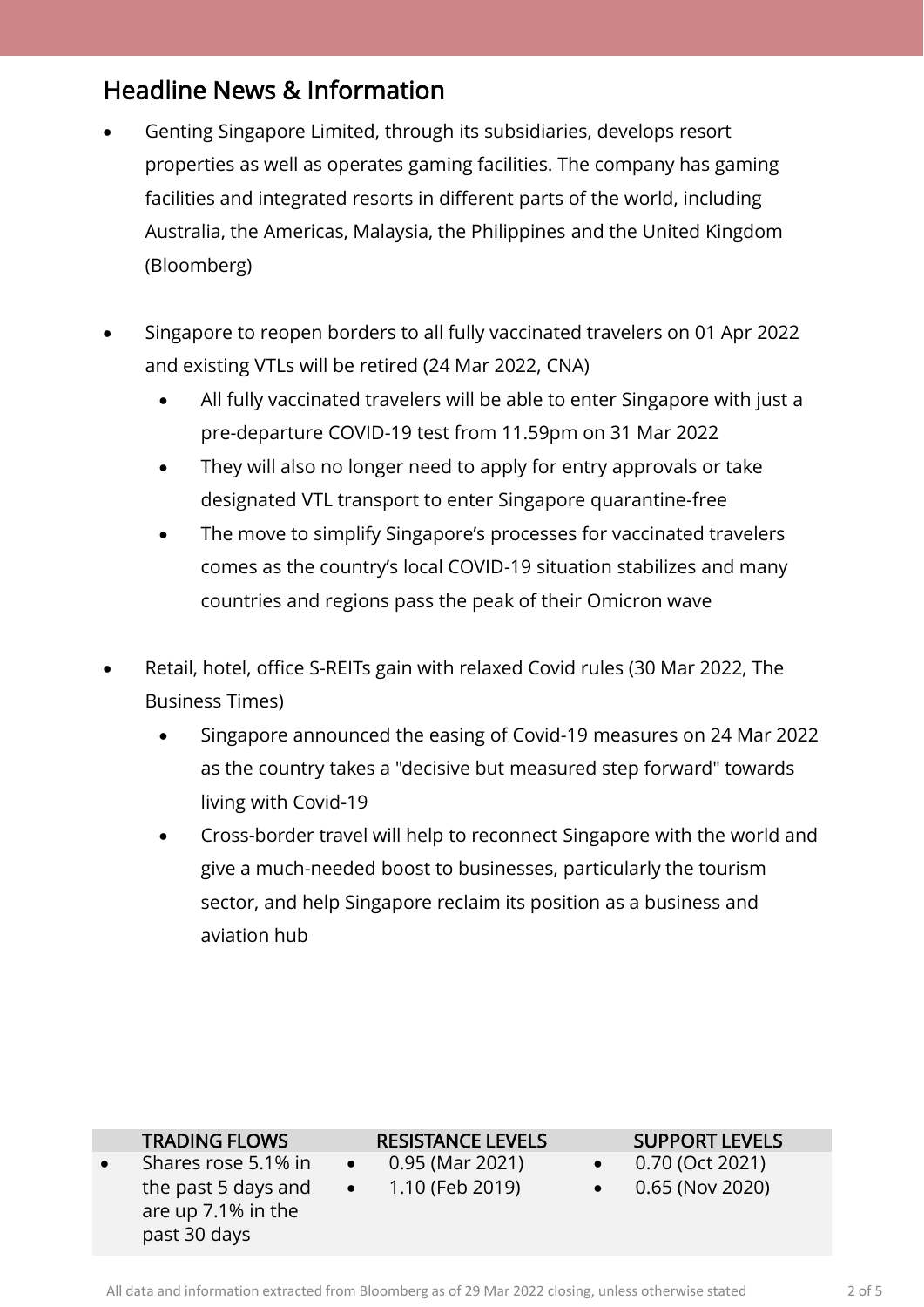## Fundamental Viewpoint

### An Extract from STOCKREPORTS+

#### **GENTING SINGAPORE (G13-SG)**

No Rating

REFINITIV<sup>®</sup> STOCK REPORTS PLUS **DETAILED STOCK REPORT** Cyclical Consumer Services / Hotels & Entertainment Svcs. / Casinos & Gaming Report Date: 2022-Mar-30 **INDICATOR COMPONENTS** The AVERAGE SCORE combines the quantitative analysis of five widely-used investment decision making tools: Earnings, **VERAGE** Fundamental, Relative Valuation, Risk, and Price Momentum. A simple average of the underlying component ratings is normally distributed to rank stocks on a 1-10 scale (10 being awarded to the most favorable). These factors may be evaluated differently using alternative methodologies and the importance of individual factors varies across industries, market capitalization and investment styles. Additional criteria should always by used to evaluate a stock. **Relative Valuation Dick Earnings Eundamental Price Momentum**  $10$ Positive  $\overline{\bullet}$ 9  $\overline{\cdot}$  $\overline{\mathbf{g}}$ 8  $\overline{7}$  $\overline{6}$ 6 Neutral  $5^{\circ}$  $\overline{A}$ 3  $\overline{2}$ Negative  $\overline{2}$ 

### Analyst Price Target and Recommendations



Source: REFINITIV STOCKREPORTS+, extracted 30 Mar 2022

 $\mathbf{1}$ N<sub>R</sub>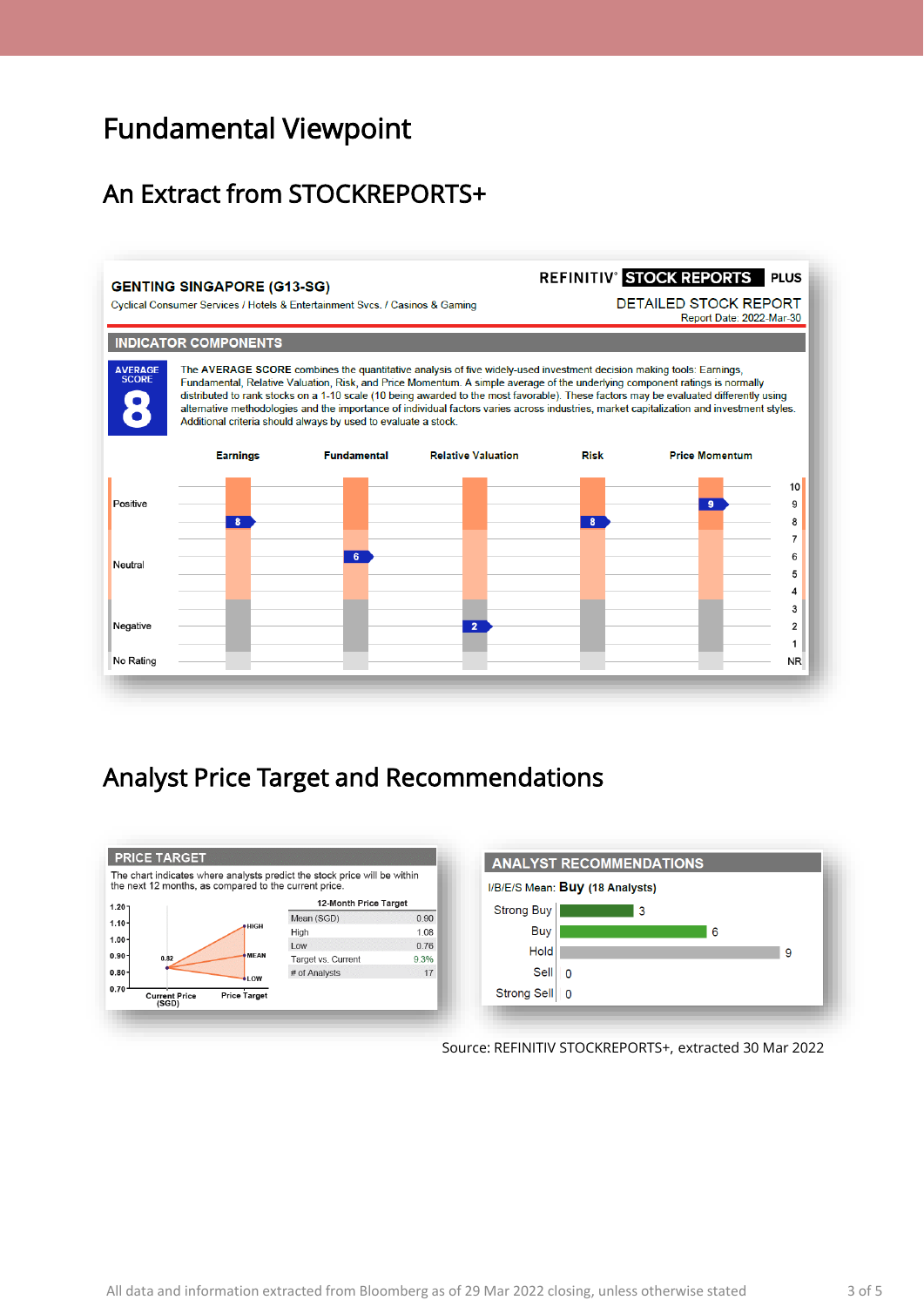# SG Peer Analysis (STOCKREPORTS+)

| <b>PEER ANALYSIS</b><br><b>Currency in SGD</b> |                             |                 |                                             |                  |                  |                  |                                        |                                  |                                          |                          |                             |                                            |                          |
|------------------------------------------------|-----------------------------|-----------------|---------------------------------------------|------------------|------------------|------------------|----------------------------------------|----------------------------------|------------------------------------------|--------------------------|-----------------------------|--------------------------------------------|--------------------------|
|                                                |                             |                 | <b>PRICE MOMENTUM</b>                       |                  |                  |                  | <b>VALUATION</b><br><b>FUNDAMENTAL</b> |                                  |                                          | <b>ANALYSTS</b>          |                             |                                            |                          |
| Average<br>Score                               | <b>Ticker</b>               |                 | Price<br>$(2022 - 03 - 29)$                 | $1-MO$<br>Return | $3-Mo$<br>Return | $1-Yr$<br>Return | <b>Market</b><br>Cap                   | <b>Trailing</b><br>РĔ            | Forward<br>PE                            | <b>Dividend</b><br>Yield | <b>Net</b><br><b>Margin</b> | <b>LTG I/B/E/S</b><br><b>Forecast Mean</b> | # of<br>Analysts         |
| 8                                              | G13                         |                 | 0.83                                        | 7.1%             | 5.1%             | $-10.3%$         | 9.9B                                   | 1.1                              | 37.7                                     | 1.2%                     | 17.2%                       | $-$ Buy                                    | 17                       |
| 6                                              | <b>S07</b>                  |                 | 1.06                                        | $-5.9%$          | $-6.0%$          | $-23.6%$         | 4.0B                                   | н.                               | н.                                       | н.                       | $-23.4%$                    | - -                                        | ۰.                       |
| 4                                              | <b>M04</b>                  |                 | 2.78                                        | $-5.6%$          | $-8.9%$          | 14.6%            | 3.5B                                   | $\overline{\phantom{a}}$         | $\overline{\phantom{m}}$                 | --                       | $-44.6%$                    | - -                                        | ÷                        |
| $\overline{7}$                                 | <b>H15</b>                  |                 | 3.50                                        | 4.5%             | 5.7%             | 5.7%             | 1.8B                                   | --                               | 44                                       | 1.1%                     | $-2.2%$                     | - -                                        | ۰.                       |
| 9                                              | <b>H18</b>                  |                 | 1.06                                        | 3.9%             | 1.9%             | $-1.9%$          | 769M                                   | 69.9                             | $\overline{\phantom{a}}$                 | 1.9%                     | 9.0%                        | -- --                                      | $\overline{\phantom{a}}$ |
| 5                                              | <b>H07</b>                  |                 | 0.40                                        | 0.0%             | 14.8%            | $-2.7%$          | 595M                                   | 39.2                             | $\overline{\phantom{a}}$                 | 1.3%                     | 14.7%                       | -- --                                      | --                       |
| 6                                              | O <sub>10</sub>             |                 | 1.12                                        | 0.9%             | 3.7%             | 0.9%             | 516M                                   | 18.3                             | $\overline{\phantom{m}}$                 | 2.7%                     | 26.3%                       | -- --                                      | --                       |
| 6                                              | 1 <sub>D</sub> <sub>0</sub> |                 | 0.40                                        | 1.3%             | $-4.8%$          | 31.7%            | 488M                                   | 12.1                             | 12.9                                     | 3.5%                     | 16.5%                       | $-$ Buv                                    | 4                        |
| $\overline{7}$                                 | <b>B28</b>                  |                 | 0.95                                        | 3.8%             | $-3.6%$          | 0.5%             | 383M                                   | 31.3                             | $\overline{\phantom{m}}$                 | 0.8%                     | 9.1%                        | - -                                        | ÷                        |
| 5                                              | <b>S85</b>                  |                 | 0.43                                        | 1.2%             | $-2.3%$          | $-25.4%$         | 374M                                   | 31.8                             | ÷.                                       | 2.4%                     | 27.6%                       |                                            | --                       |
| 1                                              | <b>BDX</b>                  |                 | 0.18                                        | $-4.8%$          | $-3.8%$          | $-13.2%$         | 356M                                   | $-$                              | $\overline{\phantom{a}}$                 | --                       | $-21.9%$                    | - -                                        | --                       |
| 5.8                                            | Average                     |                 | 1.15                                        | 0.6%             | 0.2%             | $-2.2%$          | 2.1B                                   | 29.1                             | 25.3                                     | 1.9%                     | 2.6%                        | $-$ Buy                                    | 10.5                     |
|                                                | <b>PEER COMPANIES</b>       |                 |                                             |                  |                  |                  |                                        |                                  |                                          |                          |                             |                                            |                          |
| 1 <sub>D</sub> <sub>0</sub>                    |                             | <b>Kimly</b>    |                                             |                  |                  |                  |                                        |                                  | <b>H18</b><br><b>Hotel Grand Central</b> |                          |                             |                                            |                          |
| <b>B28</b>                                     |                             |                 | M <sub>04</sub><br><b>Bonvests Holdings</b> |                  |                  |                  |                                        | <b>Mandarin Oriental</b>         |                                          |                          |                             |                                            |                          |
| <b>BDX</b>                                     |                             | <b>GSH Corp</b> |                                             |                  |                  |                  |                                        | O10<br><b>Far East Orchard</b>   |                                          |                          |                             |                                            |                          |
| <b>H07</b>                                     | <b>Stamford Land Corp</b>   |                 |                                             |                  |                  | <b>S07</b>       |                                        | Shangri-La Asia                  |                                          |                          |                             |                                            |                          |
| H <sub>15</sub>                                |                             |                 | <b>Hotel Properties</b>                     |                  |                  |                  |                                        | <b>S85</b><br><b>Straco Corp</b> |                                          |                          |                             |                                            |                          |

Source: REFINITIV STOCKREPORTS+, extracted 30 Mar 2022

# Global Peer Analysis (Bloomberg)

| <b>Ticker</b>  | <b>Name</b>                  | <b>Mkt Cap</b><br>(USD)<br>(Millions) | Last Px |       | $P/E$ 5Yr<br>Avg | P/B   | P/B<br>5Yr<br>Avg | <b>Indicated</b><br>Yield (%) |  |
|----------------|------------------------------|---------------------------------------|---------|-------|------------------|-------|-------------------|-------------------------------|--|
|                | <b>Average</b>               | 8,270                                 | 2525.07 | 33.09 | 59.82            | 4.00  | 4.42              | 1.05                          |  |
|                |                              |                                       |         |       |                  |       |                   |                               |  |
|                | <b>GENTING</b>               |                                       |         |       |                  |       |                   |                               |  |
| <b>GENS SP</b> | <b>SINGAPORE LTD</b>         | 7,333                                 | 0.825   | 54.33 | 59.82            | 1.26  | 1.27              | 1.21                          |  |
|                | <b>SKYCITY</b>               |                                       |         |       |                  |       |                   |                               |  |
| <b>SKC NZ</b>  | ENTERTAINMENT                | 1,496                                 | 2.86    | 50.59 | N/A              | 1.40  | 1.55              | N/A                           |  |
| 1128 HK        | WYNN MACAU LTD               | 3,711                                 | 5.58    | N/A   | N/A              | N/A   | N/A               | N/A                           |  |
| <b>WYNN US</b> | <b>WYNN RESORTS LTD</b>      | 9,289                                 | 80.13   | N/A   | N/A              | N/A   | N/A               | N/A                           |  |
|                | PENN NATIONAL                |                                       |         |       |                  |       |                   |                               |  |
| <b>PENN US</b> | <b>GAMING INC</b>            | 7,011                                 | 41.65   | 14.27 | N/A              | 1.73  | 4.22              | N/A                           |  |
|                | <b>LAS VEGAS SANDS</b>       |                                       |         |       |                  |       |                   |                               |  |
| LVS US         | <b>CORP</b>                  | 29,712                                | 38.89   | N/A   | N/A              | 14.89 | 15.31             | N/A                           |  |
| <b>BYD US</b>  | <b>BOYD GAMING CORP</b>      | 7,439                                 | 67.64   | 13.15 | N/A              | 4.89  | 4.84              | 0.89                          |  |
| 035250 KS      | <b>KANGWON LAND INC</b>      | 4,839                                 | 27,450  | N/A   | N/A              | 1.71  | 1.61              | N/A                           |  |
|                | <b>CAESARS</b>               |                                       |         |       |                  |       |                   |                               |  |
| <b>CZR US</b>  | ENTERTAINMENT                | 16,462                                | 76.88   | N/A   | N/A              | 3.57  | 4.12              | N/A                           |  |
|                | <b>MGM CHINA</b>             |                                       |         |       |                  |       |                   |                               |  |
| 2282 HK        | <b>HOLDINGS LTD</b>          | 2,316                                 | 4.77    | N/A   | N/A              | N/A   | N/A               | N/A                           |  |
|                | <b>BLOOMBERRY</b>            |                                       |         |       |                  |       |                   |                               |  |
|                | <b>BLOOM PM RESORTS CORP</b> | 1,364                                 | 6.53    | N/A   | N/A              | 2.53  | 2.41              | N/A                           |  |

Source: Bloomberg, extracted 29 Mar 2022 closing